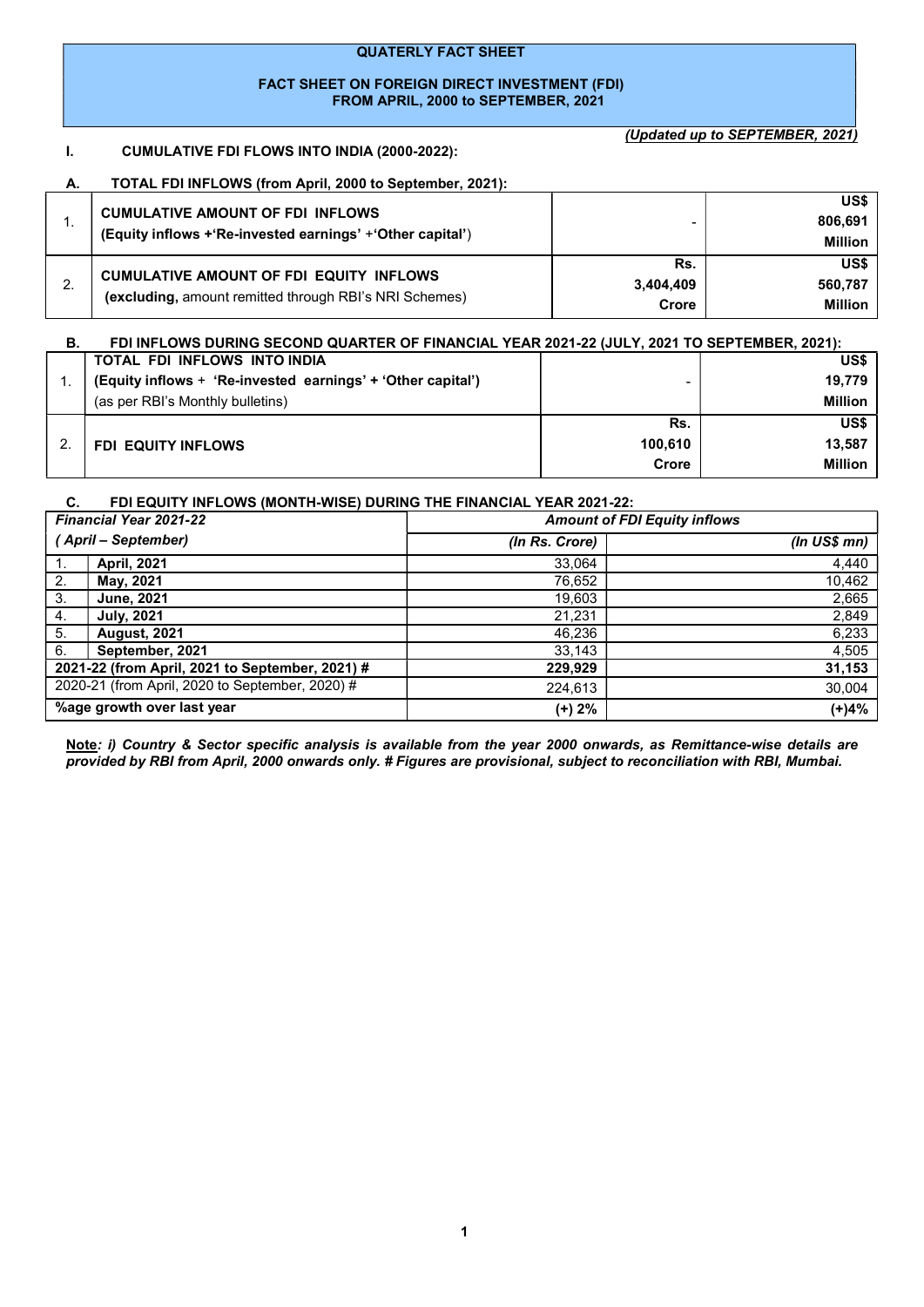| <b>Amount in Rupees Crores (in US\$ Million)</b> |                                                                |                                 |                                  |                                     |                                                                       |                                                              |  |
|--------------------------------------------------|----------------------------------------------------------------|---------------------------------|----------------------------------|-------------------------------------|-----------------------------------------------------------------------|--------------------------------------------------------------|--|
| Rank<br>s                                        | Country                                                        | 2019-20<br>$(April -$<br>March) | 2020-21<br>$(Apiril -$<br>March) | 2021-22<br>$(April -$<br>September) | <b>Cumulative</b><br><b>Inflows</b><br>(April, 00 -<br>September, 21) | %age to<br>total<br><b>Inflows</b><br>(in terms<br>of US \$) |  |
| 1.                                               | <b>MAURITIUS</b>                                               | 57,785<br>(8, 241)              | 41.661<br>(5,639)                | 32,014<br>(4, 338)                  | 869,616<br>(152, 688)                                                 | 27%                                                          |  |
| 2.                                               | <b>SINGAPORE</b>                                               | 103.615<br>(14, 671)            | 129.227<br>(17, 419)             | 59.540<br>(8,057)                   | 798.329<br>(123, 146)                                                 | 22%                                                          |  |
| 3.                                               | U.S.A.                                                         | 29.850<br>(4,223)               | 102.499<br>(13, 823)             | 34.194<br>(4, 633)                  | 312.915<br>(48, 235)                                                  | 9%                                                           |  |
| 4.                                               | <b>NETHERLANDS</b>                                             | 46.071<br>(6, 500)              | 20.830<br>(2,789)                | 15.810<br>(2, 139)                  | 244.962<br>(38, 780)                                                  | 7%                                                           |  |
| 5.                                               | <b>JAPAN</b>                                                   | 22.774<br>(3, 226)              | 14.441<br>(1,950)                | 5.969<br>(804)                      | 216.515<br>(36, 253)                                                  | 6%                                                           |  |
| 6.                                               | U.K.                                                           | 10.041<br>(1, 422)              | 15.225<br>(2,043)                | 8.481<br>(1, 149)                   | 174,118<br>(31, 404)                                                  | 6%                                                           |  |
| 7.                                               | <b>GERMANY</b>                                                 | 3.467<br>(488)                  | 4.910<br>(667)                   | 3,194<br>(431)                      | 77.048<br>(13, 294)                                                   | 2%                                                           |  |
| 8.                                               | <b>CAYMAN ISLANDS</b>                                          | 26,397<br>(3,702)               | 20.779<br>(2,799)                | 15,925<br>(2, 158)                  | 86.553<br>(12, 493)                                                   | 2%                                                           |  |
| 9.                                               | <b>UAE</b>                                                     | 2,393<br>(339)                  | 31.242<br>(4, 203)               | 3.549<br>(480)                      | 76.494<br>(11, 673)                                                   | 2%                                                           |  |
| 10.                                              | <b>CYPRUS</b>                                                  | 6.449<br>(879)                  | 2.839<br>(386)                   | 553<br>(75)                         | 61.386<br>(11, 209)                                                   | 2%                                                           |  |
|                                                  | <b>TOTAL FDI EQUITY INFLOWS FROM</b><br><b>ALL COUNTRIES *</b> | 353,558<br>(49, 977)            | 442,569<br>(59, 636)             | 229,929<br>(31, 153)                | 3,404,942<br>(560.908)                                                |                                                              |  |
|                                                  | *Includes inflows under NRI Schemes of RBI.                    |                                 |                                  |                                     |                                                                       |                                                              |  |

(i) Cumulative country-wise FDI equity inflows (from April, 2000 to September, 2021) are at – Annex-'A'.

<u>Note:</u><br>(i)<br>(ii) (ii) %age worked out in US\$ terms & FDI inflows received through FIPB/SIA+ RBI's Automatic Route + acquisition of existing shares only.<br>(iii) Figures are provision

Figures are provisional.

## E. SECTORS ATTRACTING HIGHEST FDI EQUITY INFLOWS:

|              |                                                                                                                              | <b>Amount in Rs. Crores (in US\$ Million)</b> |                              |                                   |                                                                       |                                                           |
|--------------|------------------------------------------------------------------------------------------------------------------------------|-----------------------------------------------|------------------------------|-----------------------------------|-----------------------------------------------------------------------|-----------------------------------------------------------|
| <b>Ranks</b> | <b>Sector</b>                                                                                                                | 2019-20<br>(April –<br>March)                 | 2020-21<br>(April-<br>March) | 2021-22<br>(April –<br>September) | <b>Cumulative</b><br><b>Inflows</b><br>(April, 00 -<br>September, 21) | % age to total<br><b>Inflows</b><br>(In<br>terms of US\$) |
| 1.           | <b>SERVICES SECTOR **</b>                                                                                                    | 55,429<br>(7, 854)                            | 37,542<br>(5,060)            | 23,328<br>(3, 152)                | 5,32,600<br>(90, 215)                                                 | 16%                                                       |
| 2.           | <b>COMPUTER SOFTWARE &amp;</b><br><b>HARDWARE</b>                                                                            | 54,250<br>(7,673)                             | 1,94,291<br>(26, 145)        | 52,634<br>(7, 124)                | 5,22,932<br>(78, 180)                                                 | 14%                                                       |
| 3            | <b>TELECOMMUNICATIONS</b>                                                                                                    | 30,940<br>(4, 445)                            | 2,884<br>(392)               | 2,794<br>(376)                    | 2,24,867<br>(38,039)                                                  | 7%                                                        |
| 4.           | <b>TRADING</b>                                                                                                               | 32,406<br>(4, 574)                            | 19,349<br>(2,608)            | 15,132<br>(2,052)                 | 2,10,485<br>(32, 255)                                                 | 6%                                                        |
| 5.           | <b>AUTOMOBILE INDUSTRY</b>                                                                                                   | 19,753<br>(2,824)                             | 12,115<br>(1,637)            | 36,214<br>(4, 935)                | 1,92,071<br>(30, 784)                                                 | 5%                                                        |
| 6.           | <b>CONSTRUCTION DEVELOPMENT:</b><br>Townships, housing, built-up<br>infrastructure and construction-<br>development projects | 4,350<br>(617)                                | 3,117<br>(422)               | 521<br>(70)                       | 1,27,602<br>(26, 155)                                                 | 5%                                                        |
| 7.           | <b>CONSTRUCTION</b><br>(INFRASTRUCTURE) ACTIVITIES                                                                           | 14,510<br>(2,042)                             | 58,240<br>(7, 875)           | 9,083<br>(1, 226)                 | 1,75,706<br>(25, 948)                                                 | 5%                                                        |
| 8.           | <b>CHEMICALS (OTHER THAN</b><br><b>FERTILIZERS)</b>                                                                          | 7,492<br>(1,058)                              | 6,300<br>(847)               | 3,100<br>(419)                    | 1,07,955<br>(18, 905)                                                 | 3%                                                        |
| 9.           | <b>DRUGS &amp; PHARMACEUTICALS</b>                                                                                           | 3,650<br>(518)                                | 11,015<br>(1, 490)           | 4,143<br>(559)                    | 1,02,972<br>(18, 550)                                                 | 3%                                                        |
| 10.          | <b>METALLURGICAL INDUSTRIES</b>                                                                                              | 14,970<br>(2, 101)                            | 10,002<br>(1, 340)           | 9,539<br>(1, 301)                 | 94,136<br>(16, 043)                                                   | 3%                                                        |

Note: (i)\*\* Services sector includes Financial, Banking, Insurance, Non-Financial / Business, Outsourcing, R&D, Courier, Tech. Testing and Analysis, Other

(ii) Cumulative Sector- wise FDI equity inflows (from April, 2000 to September, 2021) are at – Annex-'B'.

(iii) FDI Sectoral data has been revalidated / reconciled in line with the RBI, which reflects minor changes in the FDI figures (increase/decrease) as compared to the earlier published sectoral data.

(iv) Figures are provisional.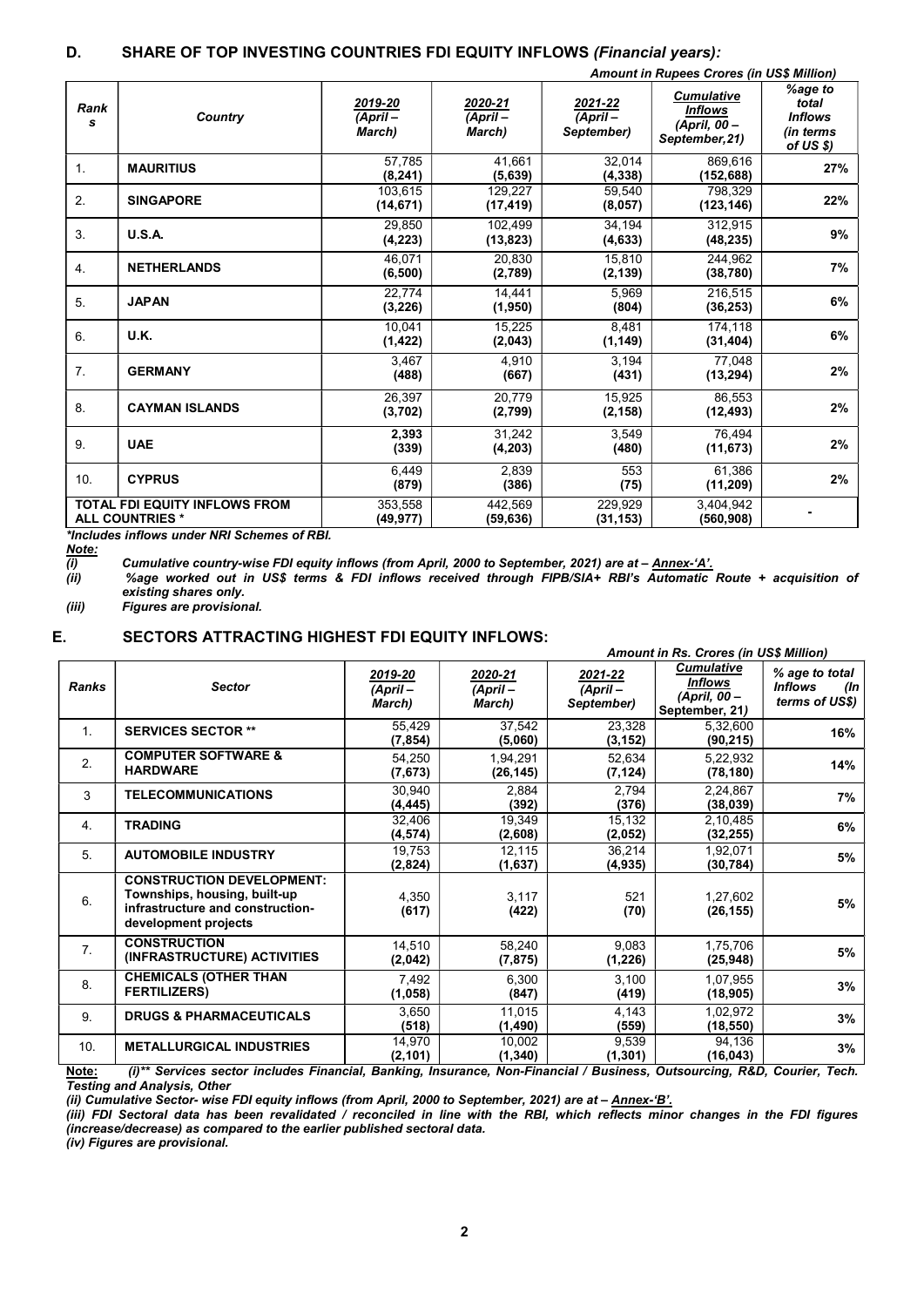## F. STATES/UTs ATTRACTING HIGHEST FDI EQUITY INFLOWS

|                | <b>Amount in Rupees Crores (in US\$ Million)</b> |                                 |                               |                                     |                                                                        |                                                          |
|----------------|--------------------------------------------------|---------------------------------|-------------------------------|-------------------------------------|------------------------------------------------------------------------|----------------------------------------------------------|
| S.<br>No.      | <b>STATE</b>                                     | 2019-20<br>(October –<br>March) | 2020-21<br>(April –<br>March) | 2021-22<br>$(ApriI -$<br>September) | <b>Cumulative</b><br><b>Inflows</b><br>(October, 19-<br>September, 21) | %age to total<br><b>Inflows</b><br>(in terms<br>of US\$) |
| 1              | <b>MAHARASHTRA</b>                               | 52,073<br>(7, 263)              | 1,19,734<br>(16, 170)         | 48,633<br>(6, 595)                  | 2,22,574<br>(30, 321)                                                  | 26%                                                      |
| $\mathbf{2}$   | <b>GUJARAT</b>                                   | 18,964<br>(2, 591)              | 1,62,830<br>(21, 890)         | 11,145<br>(1,502)                   | 1,92,942<br>(25, 983)                                                  | 23%                                                      |
| 3              | <b>KARNATAKA</b>                                 | 30,746<br>(4, 289)              | 56,884<br>(7,670)             | 1,02,866<br>(13, 954)               | 1,90,500<br>(25, 914)                                                  | 23%                                                      |
| 4              | <b>DELHI</b>                                     | 28,487<br>(3, 973)              | 40,464<br>(5, 471)            | 37,402<br>(5,066)                   | 1,06,537<br>(14, 535)                                                  | 13%                                                      |
| 5              | <b>TAMIL NADU</b>                                | 7,230<br>(1,006)                | 17,208<br>(2, 323)            | 8,364<br>(1, 130)                   | 32,807<br>(4, 459)                                                     | 4%                                                       |
| 6              | <b>HARYANA</b>                                   | 5,198<br>(726)                  | 12,559<br>(1,697)             | 5,252<br>(710)                      | 23,018<br>(3, 134)                                                     | 3%                                                       |
| $\overline{7}$ | <b>TELANGANA</b>                                 | 4,865<br>(680)                  | 8,618<br>(1, 155)             | 7,506<br>(1, 014)                   | 20,989<br>(2, 849)                                                     | 2%                                                       |
| 8              | <b>JHARKHAND</b>                                 | 13,208<br>(1, 852)              | 5,993<br>(792)                | 2.51<br>(0.3)                       | 19,203<br>(2,644)                                                      | 2%                                                       |
| 9              | <b>WEST BENGAL</b>                               | 1,363<br>(190)                  | 3,115<br>(415)                | 1,629<br>(219)                      | 6,114<br>(825)                                                         | 1%                                                       |
| 10             | <b>PUNJAB</b>                                    | 698<br>(97)                     | 4,719<br>(644)                | 178<br>(24)                         | 5,595<br>(765)                                                         | 1%                                                       |

Note: (i) Cumulative State-wise/UT-wise FDI equity inflows (from October, 2019 to September, 2021) are at – Annex-'C'.

(ii) %age worked out in US\$ terms & FDI inflows received through FIPB/SIA+ RBI's Automatic Route + acquisition of existing shares only.

(iii) Figures are provisional.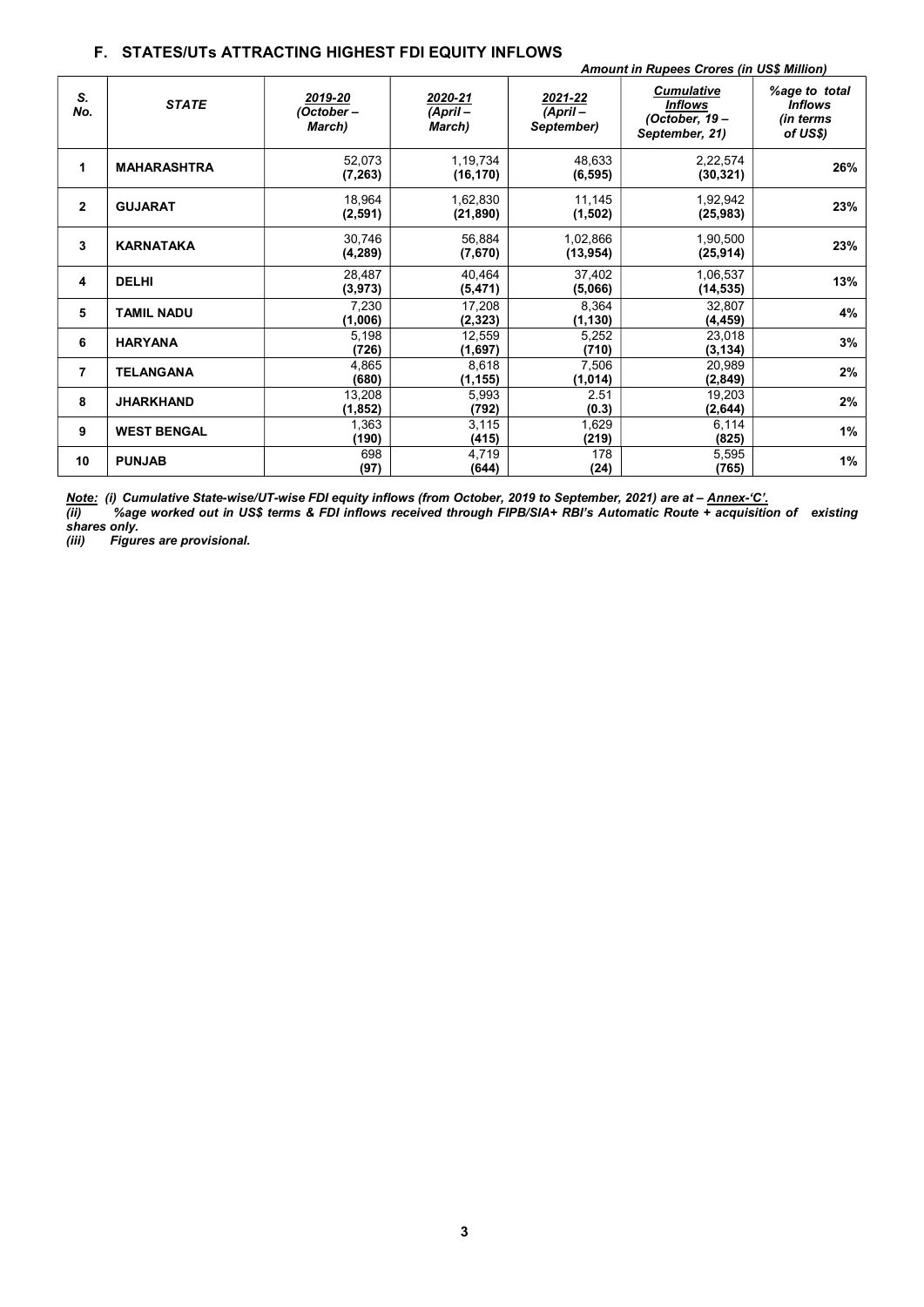# II. FINANCIAL YEAR-WISE FDI INFLOWS DATA:

A. AS PER INTERNATIONAL BEST PRACTICES:

(Data on FDI have been revised since 2000-01 with expended coverage to approach International Best Practices)

| (Amount US\$ Million) |  |  |
|-----------------------|--|--|
|-----------------------|--|--|

| <b>FOREIGN DIRECT INVESTMENT (FDI)</b> |                                                            |                                                                         |                                                    |                             |                              |                                            |                                                                  |                                                            |
|----------------------------------------|------------------------------------------------------------|-------------------------------------------------------------------------|----------------------------------------------------|-----------------------------|------------------------------|--------------------------------------------|------------------------------------------------------------------|------------------------------------------------------------|
| S.                                     | <b>Financial Year</b>                                      | <b>Equity</b><br><b>FIPB</b>                                            | <b>Equity</b>                                      |                             |                              |                                            | <b>FDI FLOWS INTO</b><br><b>INDIA</b>                            | <b>Investment by FII's</b><br><b>Foreign Institutional</b> |
| N<br>Ο.                                | (April-March)                                              | Route/<br>RBI's<br>Automati<br>c Route/<br><b>Acquisiti</b><br>on Route | capital<br>of<br>unincor<br>porated<br>bodies<br># | Re-<br>invested<br>earnings | <b>Other</b><br>capital<br>٠ | <u>Total</u><br><b>FDI</b><br><b>Flows</b> | %age<br>growth<br>over<br>previous<br>year<br>(in US\$<br>terms) | <b>Investors</b><br><b>Fund</b><br>(net)                   |
|                                        | <b>FINANCIAL YEARS 2000-01 TO 2021-22</b>                  |                                                                         |                                                    |                             |                              |                                            |                                                                  |                                                            |
| 1.                                     | 2000-01                                                    | 2,339                                                                   | 61                                                 | 1,350                       | 279                          | 4,029                                      |                                                                  | 1,847                                                      |
| 2.                                     | 2001-02                                                    | 3,904                                                                   | 191                                                | 1,645                       | 390                          | 6,130                                      | $(+)$ 52 %                                                       | 1,505                                                      |
| 3.                                     | 2002-03                                                    | 2,574                                                                   | 190                                                | 1,833                       | 438                          | 5,035                                      | $(-) 18 %$                                                       | 377                                                        |
| 4.                                     | 2003-04                                                    | 2,197                                                                   | 32                                                 | 1,460                       | 633                          | 4,322                                      | $(-) 14 %$                                                       | 10,918                                                     |
| 5.                                     | 2004-05                                                    | 3,250                                                                   | 528                                                | 1,904                       | 369                          | 6,051                                      | $(+)$ 40 %                                                       | 8,686                                                      |
| 6.                                     | 2005-06                                                    | 5,540                                                                   | 435                                                | 2,760                       | 226                          | 8,961                                      | $(+)$ 48 %                                                       | 9,926                                                      |
| 7.                                     | 2006-07                                                    | 15,585                                                                  | 896                                                | 5,828                       | 517                          | 22,826                                     | $(+)$ 155 %                                                      | 3,225                                                      |
| 8.                                     | 2007-08                                                    | 24,573                                                                  | 2,291                                              | 7,679                       | 300                          | 34,843                                     | $(+)$ 53 %                                                       | 20,328                                                     |
| 9.                                     | 2008-09                                                    | 31,364                                                                  | 702                                                | 9,030                       | 777                          | 41,873                                     | $(+) 20 %$                                                       | $(-) 15,017$                                               |
| 10.                                    | 2009-10                                                    | 25,606                                                                  | 1,540                                              | 8,668                       | 1,931                        | 37,745                                     | $(-) 10 %$                                                       | 29,048                                                     |
| 11.                                    | 2010-11                                                    | 21,376                                                                  | 874                                                | 11,939                      | 658                          | 34,847                                     | $(-)$ 08 %                                                       | 29,422                                                     |
| 12.                                    | 2011-12                                                    | 34,833                                                                  | 1,022                                              | 8,206                       | 2,495                        | 46,556                                     | $(+)$ 34 %                                                       | 16,812                                                     |
| 13.                                    | 2012-13                                                    | 21,825                                                                  | 1,059                                              | 9,880                       | 1,534                        | 34,298                                     | $(-)$ 26%                                                        | 27,582                                                     |
| 14.                                    | 2013-14                                                    | 24,299                                                                  | 975                                                | 8,978                       | 1,794                        | 36,046                                     | $(+) 5%$                                                         | 5,009                                                      |
| 15.                                    | 2014-15                                                    | 30,933                                                                  | 978                                                | 9,988                       | 3,249                        | 45,148                                     | $(+) 25%$                                                        | 40,923                                                     |
| 16.                                    | 2015-16                                                    | 40,001                                                                  | 1,111                                              | 10,413                      | 4,034                        | 55,559                                     | $(+)$ 23%                                                        | $(-)$ 4,016                                                |
| 17.                                    | 2016-17                                                    | 43,478                                                                  | 1,223                                              | 12,343                      | 3,176                        | 60,220                                     | $(+) 8%$                                                         | 7,735                                                      |
| 18.                                    | 2017-18                                                    | 44,857                                                                  | 664                                                | 12,542                      | 2,911                        | 60,974                                     | $(+) 1%$                                                         | 22,165                                                     |
| 19.                                    | 2018-19                                                    | 44,366                                                                  | 689                                                | 13,672                      | 3,274                        | 62,001                                     | $(+) 2%$                                                         | $(-) 2,225$                                                |
| 20.                                    | 2019-20 (P)                                                | 49,977                                                                  | 1,757                                              | 14,175                      | 8,482                        | 74,390                                     | $(+) 20%$                                                        | 552                                                        |
| 21.                                    | 2020-21 (P)                                                | 59,636                                                                  | 1,452                                              | 16,935                      | 3,950                        | 81,973                                     | $(+) 10%$                                                        | 38,725                                                     |
| 22.                                    | 2021-22 (P) (up to<br>September, 2021)                     | 31,153                                                                  | 688                                                | 8,373                       | 2,651                        | 42,864                                     | $\frac{1}{2}$                                                    | 5,322                                                      |
| 2021)                                  | <b>CUMULATIVE TOTAL</b><br>(from April, 2000 to September, | 563,666                                                                 | 19,358                                             | 179,600                     | 44,068                       | 806,691                                    |                                                                  | 258,849                                                    |

Source: (i) RBI's Bulletin for November, 2021 dt.15.11.2021 (Table No. 34 – FOREIGN INVESTMENT INFLOWS).<br>(ii) Inflows under the acquisition of shares in March, 2011, August, 2011 & October, 2011, include net Inflows under the acquisition of shares in March, 2011, August, 2011 & October, 2011, include net FDI on account of transfer of participating interest from Reliance Industries Ltd. to BP Exploration (Alpha).

(iv) RBI had included Swap of Shares of US\$ 3.1 billion under equity components during December 2006.

(v) Monthly data on components of FDI as per expended coverage are not available. These data, therefore, are not comparable with FDI data for previous years.

(vi) Figures updated by RBI up to September, 2021. Figures are provisional.

(vii) Data in respect of 'Re-invested earnings' & 'Other capital' are estimated as average of previous two years.

'#' Figures for equity capital of unincorporated bodies are estimates. (P) All figures are provisional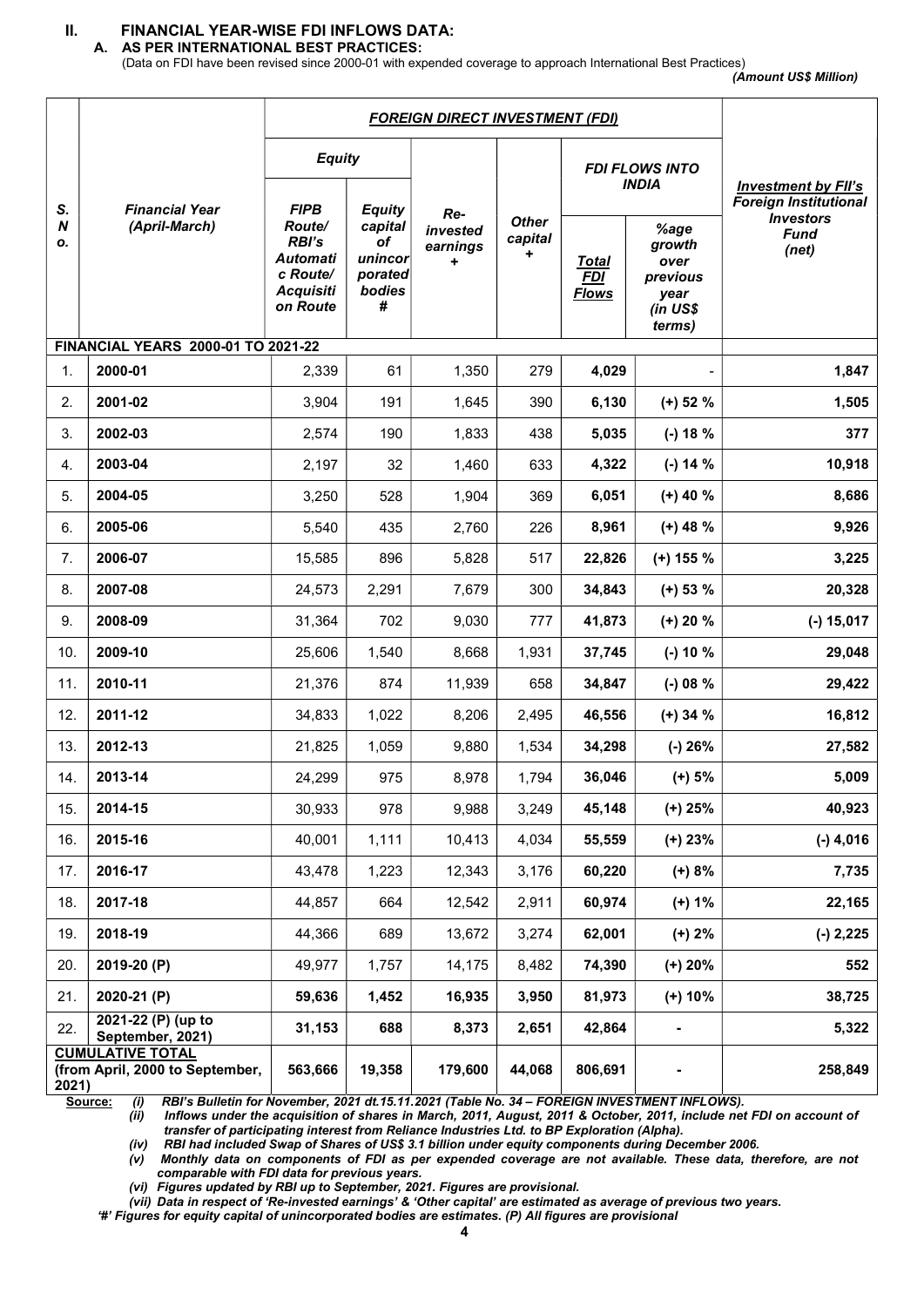| <b>S. No.</b>      | <b>Financial Year (April - March)</b>                   | <b>Amount of FDI Equity Inflows</b> |                        | %age growth over<br>previous year(in |
|--------------------|---------------------------------------------------------|-------------------------------------|------------------------|--------------------------------------|
|                    | <b>FINANCIAL YEARS 2000-01 TO 2021-22</b>               | <b>In Rs Crores</b>                 | <b>In US\$ Million</b> | terms of US \$)                      |
| $\mathbf{1}$ .     | 2000-01                                                 | 10,733                              | 2,463                  |                                      |
| 2.                 | 2001-02                                                 | 18,654                              | 4,065                  | $(+)65%$                             |
| 3.                 | 2002-03                                                 | 12,871                              | 2,705                  | $(-)33%$                             |
| $\boldsymbol{4}$ . | 2003-04                                                 | 10,064                              | 2,188                  | $(-)19%$                             |
| 5.                 | 2004-05                                                 | 14,653                              | 3,219                  | $+$ )47 %                            |
| 6.                 | 2005-06                                                 | 24,584                              | 5,540                  | $(+)72%$                             |
| 7.                 | 2006-07                                                 | 56,390                              | 12,492                 | $(+)125%$                            |
| 8.                 | 2007-08                                                 | 98,642                              | 24,575                 | $(+)97%$                             |
| 9.                 | 2008-09                                                 | 1,42,829                            | 31,396                 | $(+)28%$                             |
| 10.                | 2009-10                                                 | 1,23,120                            | 25,834                 | $(-)18%$                             |
| 11.                | 2010-11                                                 | 97,320                              | 21,383                 | $(-)17%$                             |
| 12.                | 2011-12 ^                                               | 1,65,146                            | 35,121                 | $(+)64%$                             |
| 13.                | 2012-13                                                 | 1,21,907                            | 22,423                 | $(-)36%$                             |
| 14.                | 2013-14                                                 | 1,47,518                            | 24,299                 | $(+)8%$                              |
| 15.                | 2014-15                                                 | 1,81,682                            | 29,737                 | $(+)22%$                             |
| 16.                | 2015-16                                                 | 2,62,322                            | 40,001                 | $(+)35%$                             |
| 17.                | 2016-17                                                 | 2,91,696                            | 43,478                 | (+)9%                                |
| 18.                | 2017-18                                                 | 2,88,889                            | 44,857                 | $(+)3%$                              |
| 19.                | 2018-19                                                 | 3,09,867                            | 44,366                 | $(-)1%$                              |
| 20.                | 2019-20                                                 | 3,53,558                            | 49,977                 | $(+)13%$                             |
| 21.                | 2020-21                                                 | 4,42,569                            | 59,636                 | $(+)19%$                             |
| 22.                | 2021-22 (up to September, 2021)                         | 2,29,929                            | 31,153                 |                                      |
| 2021)              | <b>CUMULATIVE TOTAL (from April, 2000 to September,</b> | 34,04,943                           | 560,908                |                                      |

## B. DPIIT's – FINANCIAL YEAR-WISE FDI EQUITY INFLOWS:

(As per DPIIT's FDI data base – equity capital components only):

Note: (i) includingamount remitted through RBI's-NRI Schemes (2000-2002).

(ii) FEDAI (Foreign Exchange Dealers Association of India) conversion rate from rupees to US dollar applied, on the basis of monthly average rate provided by RBI (DEPR), Mumbai.

 ^ Inflows for the month of March, 2012 are as reported by RBI, consequent to the adjustment made in the figures of March, '11, August, '11 and October, '11.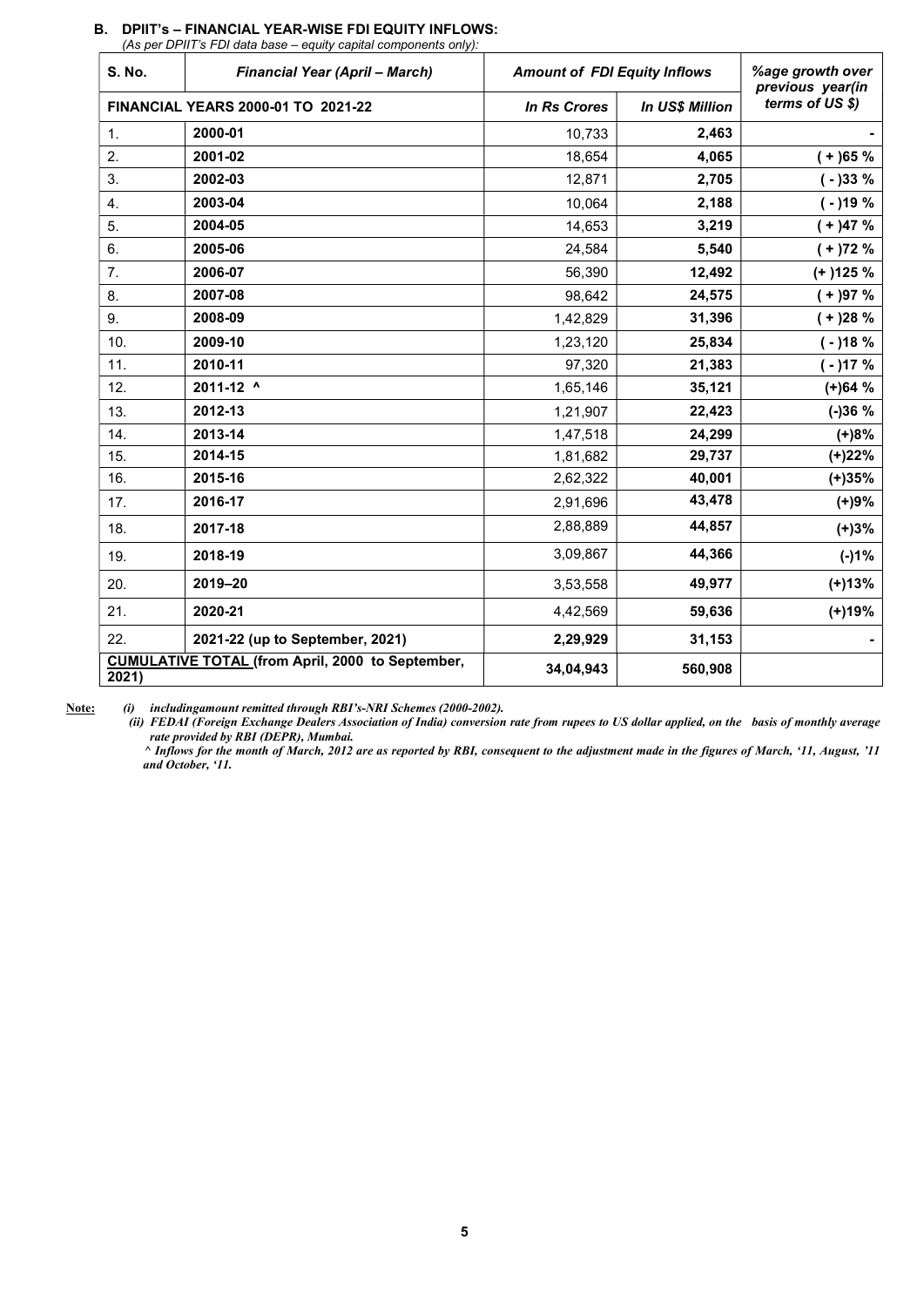# STATEMENT ON COUNTRY-WISE FDI EQUITY INFLOWS FROM APRIL 2000 TO SEPTEMBER 2021

| S.No           | <b>Name of the Country</b> | <b>Amount of Foreign Direct Investment Inflows</b> | %age with Inflows |       |
|----------------|----------------------------|----------------------------------------------------|-------------------|-------|
|                |                            | (In Rs crore)                                      | (In US\$ million) |       |
| $\vert$ 1      | Mauritius                  | 869,616.08                                         | 152,687.55        | 27.23 |
| 2              | Singapore                  | 798,329.04                                         | 123,146.03        | 21.96 |
| 3              | U.S.A                      | 312,915.47                                         | 48,234.84         | 8.60  |
| 4              | Netherland                 | 244,961.58                                         | 38,779.61         | 6.92  |
| $\overline{5}$ | Japan                      | 216,515.12                                         | 36,253.29         | 6.46  |
| 6              | United Kingdom             | 174,118.03                                         | 31,403.63         | 5.60  |
| 17             | Germany                    | 77,048.12                                          | 13,293.99         | 2.37  |
| 8              | Cayman Islands             | 86,552.52                                          | 12,492.61         | 2.23  |
| 9              | <b>UAE</b>                 | 76,493.62                                          | 11,672.71         | 2.08  |
| 10             | Cyprus                     | 61,385.64                                          | 11,209.35         | 2.00  |
| 11             | France                     | 61,247.66                                          | 9,978.33          | 1.78  |
| 12             | Switzerland                | 59,688.69                                          | 9,265.74          | 1.65  |
| 13             | South Korea                | 32,137.06                                          | 5,061.44          | 0.90  |
| 14             | HongKong                   | 28,479.16                                          | 4,575.71          | 0.82  |
| 15             | Luxembourg                 | 22,793.97                                          | 3,556.80          | 0.63  |
| 16             | Spain                      | 20,508.32                                          | 3,487.41          | 0.62  |
| 17             | Saudi Arabia               | 23,041.35                                          | 3,136.10          | 0.56  |
| 18             | Italy                      | 18,184.13                                          | 3,117.50          | 0.56  |
| 19             | China                      | 15,624.51                                          | 2,446.85          | 0.44  |
| 20             | Belgium                    | 15,393.30                                          | 2,416.56          | 0.43  |
| 21             | Canada                     | 14,338.07                                          | 2,255.68          | 0.40  |
| 22             | Sweden                     | 11,919.22                                          | 2,041.77          | 0.36  |
| 23             | British Virginia           | 11,166.67                                          | 1,894.40          | 0.34  |
| 24             | Russia                     | 7,156.70                                           | 1,261.85          | 0.23  |
| 25             | Ireland                    | 8,157.05                                           | 1,231.61          | 0.22  |
| 26             | Malaysia                   | 6,583.94                                           | 1,131.48          | 0.20  |
| 27             | Thailand                   | 7,605.95                                           | 1,107.72          | 0.20  |
| 28             | Australia                  | 5,481.96                                           | 993.16            | 0.18  |
| 29             | Denmark                    | 5,239.45                                           | 858.79            | 0.15  |
| 30             | Poland                     | 3,770.29                                           | 688.59            | 0.12  |
| 31             | Indonesia                  | 3,013.40                                           | 639.15            | 0.11  |
| 32             | Taiwan                     | 4,271.49                                           | 638.10            | 0.11  |
| 33             | Bermuda                    | 4,230.33                                           | 610.98            | 0.11  |
| 34             | Virgin Islands(US)         | 3,920.28                                           | 575.57            | 0.10  |
| 35             | Oman                       | 2,997.25                                           | 555.18            | 0.10  |
| 36             | South Africa               | 3,280.02                                           | 542.97            | 0.10  |
| 37             | Finland                    | 2,945.32                                           | 520.54            | 0.09  |
| 38             | Austria                    | 3,095.43                                           | 511.92            | 0.09  |
| 39             | The Bermudas               | 2,252.20                                           | 502.07            | 0.09  |
| 40             | Qatar                      | 3,291.01                                           | 445.72            | 0.08  |
| 41             | Norway                     | 2,098.08                                           | 343.88            | 0.06  |
| 42             | Philippines                | 2,216.56                                           | 340.23            | 0.06  |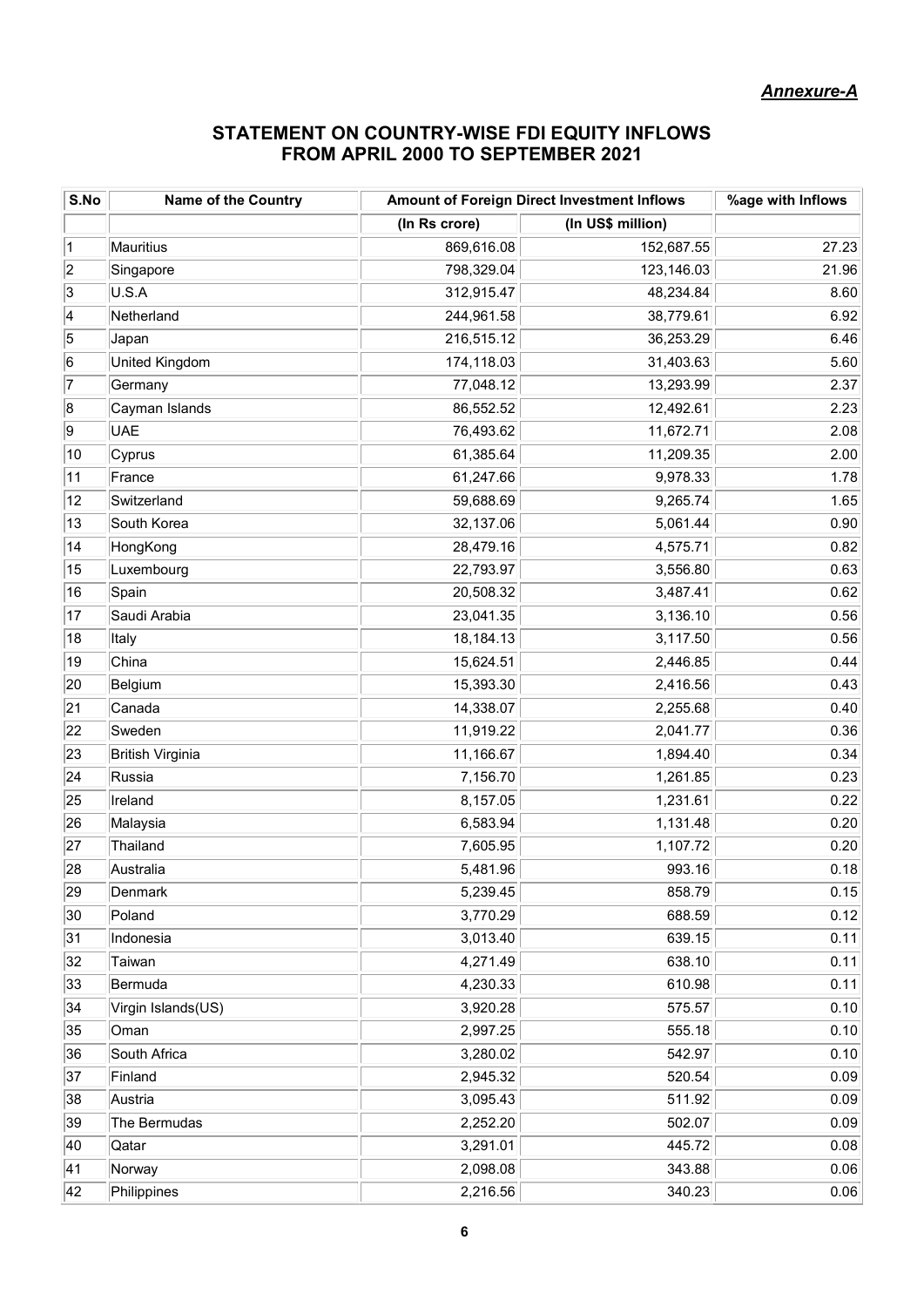| S.No | <b>Name of the Country</b> |               | Amount of Foreign Direct Investment Inflows |      |
|------|----------------------------|---------------|---------------------------------------------|------|
|      |                            | (In Rs crore) | (In US\$ million)                           |      |
| 43   | Israel                     | 1,617.10      | 254.66                                      | 0.05 |
| 44   | Mexico                     | 1,630.79      | 248.92                                      | 0.04 |
| 45   | Seychelles                 | 1,337.03      | 217.51                                      | 0.04 |
| 46   | Turkey                     | 1,251.68      | 208.51                                      | 0.04 |
| 47   | Bahrain                    | 1,142.84      | 181.62                                      | 0.03 |
| 48   | <b>British Isles</b>       | 1,051.51      | 180.61                                      | 0.03 |
| 49   | Chile                      | 721.98        | 151.93                                      | 0.03 |
| 50   | Morocco                    | 672.61        | 140.31                                      | 0.03 |
| 51   | Portugal                   | 648.14        | 104.30                                      | 0.02 |
| 52   | <b>Czech Republic</b>      | 649.14        | 96.88                                       | 0.02 |
| 53   | Sri Lanka                  | 577.98        | 96.26                                       | 0.02 |
| 54   | Kuwait                     | 516.00        | 82.84                                       | 0.01 |
| 55   | West Indies                | 353.89        | 79.17                                       | 0.01 |
| 56   | New_Zealand                | 422.12        | 74.53                                       | 0.01 |
| 57   | Liechtenstein              | 506.36        | 74.31                                       | 0.01 |
| 58   | St. Vincent                | 313.35        | 58.56                                       | 0.01 |
| 59   | Bahamas                    | 299.19        | 53.68                                       | 0.01 |
| 60   | Cambodia                   | 351.97        | 50.17                                       | 0.01 |
| 61   | Channel Islands            | 277.38        | 47.77                                       | 0.01 |
| 62   | Panama                     | 225.87        | 46.81                                       | 0.01 |
| 63   | Guernsey                   | 295.90        | 42.77                                       | 0.01 |
| 64   | Korea(North)               | 218.43        | 41.67                                       | 0.01 |
| 65   | <b>SAMOA ISLANDS</b>       | 219.79        | 33.60                                       | 0.01 |
| 66   | Saint Kitts & Nevis        | 147.88        | 33.53                                       | 0.01 |
| 67   | Brazil                     | 175.22        | 32.20                                       | 0.01 |
| 68   | Jordan                     | 175.60        | 31.59                                       | 0.01 |
| 69   | Isle of Man                | 183.54        | 31.17                                       | 0.01 |
| 70   | Iceland                    | 143.79        | 28.27                                       | 0.01 |
| 71   | Kenya                      | 147.33        | 27.98                                       | 0.00 |
| 72   | Kazakhstan                 | 141.12        | 27.11                                       | 0.00 |
| 73   | Hungary                    | 147.38        | 25.25                                       | 0.00 |
| 74   | Scotland                   | 139.25        | 21.98                                       | 0.00 |
| 75   | Gibraltar                  | 99.28         | 21.83                                       | 0.00 |
| 76   | Samoa                      | 145.78        | 19.62                                       | 0.00 |
| 77   | Slovakia                   | 108.98        | 18.29                                       | 0.00 |
| 78   | Malta                      | 90.61         | 17.79                                       | 0.00 |
| 79   | MOZAMBIQUE                 | 112.59        | 15.66                                       | 0.00 |
| 80   | Nigeria                    | 82.06         | 15.48                                       | 0.00 |
| 81   | Brunei Darussalam          | 112.48        | 15.14                                       | 0.00 |
| 82   | Liberia                    | 65.51         | 14.70                                       | 0.00 |
| 83   | <b>BELORUSSIA</b>          | 89.91         | 13.80                                       | 0.00 |
| 84   | Belarus                    | 60.12         | 13.66                                       | 0.00 |
| 85   | Romania                    | 77.09         | 12.91                                       | 0.00 |
| 86   | Maldives                   | 68.69         | 12.01                                       | 0.00 |
| 87   | Colombia                   | 73.85         | 11.08                                       | 0.00 |
| 88   | Barbados                   | 78.86         | 10.65                                       | 0.00 |
| 89   | Argentina                  | 47.60         | 10.35                                       | 0.00 |
| 90   | Uganda                     | 66.94         | 10.17                                       | 0.00 |
| 91   | Egypt                      | 63.83         | 10.07                                       | 0.00 |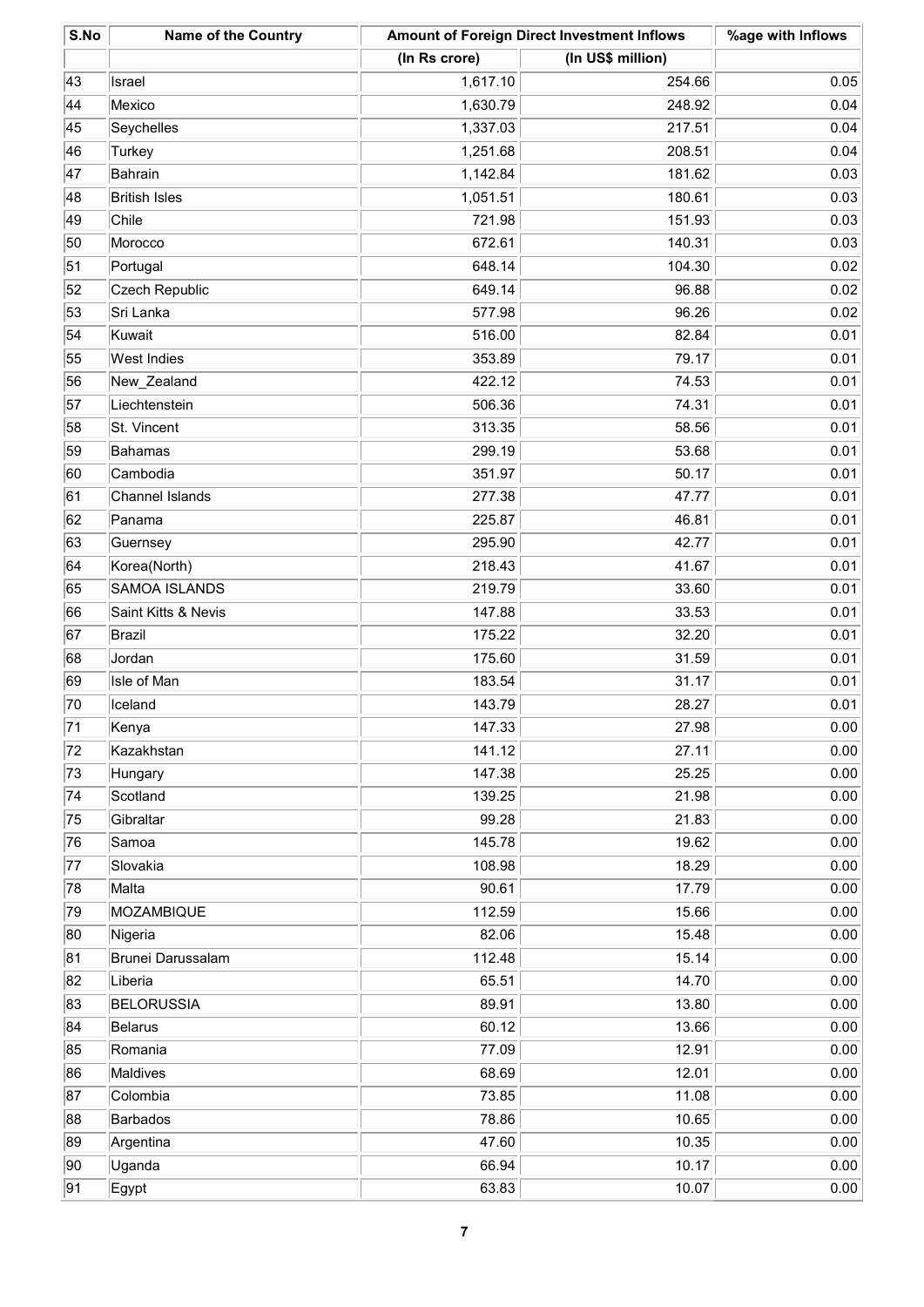| S.No | <b>Name of the Country</b> | <b>Amount of Foreign Direct Investment Inflows</b> |                   | %age with Inflows |
|------|----------------------------|----------------------------------------------------|-------------------|-------------------|
|      |                            | (In Rs crore)                                      | (In US\$ million) |                   |
| 92   | Ukraine                    | 62.92                                              | 9.78              | 0.00              |
| 93   | Greece                     | 52.95                                              | 9.10              | 0.00              |
| 94   | Slovenia                   | 44.70                                              | 9.08              | 0.00              |
| 95   | Myanmar                    | 36.13                                              | 9.01              | 0.00              |
| 96   | Ghana                      | 41.05                                              | 7.75              | 0.00              |
| 97   | Belize                     | 36.14                                              | 7.16              | 0.00              |
| 98   | East Africa                | 41.12                                              | 6.29              | 0.00              |
| 99   | Bulgaria                   | 37.15                                              | 5.63              | 0.00              |
| 100  | Uruguay                    | 27.01                                              | 5.33              | 0.00              |
| 101  | Vietnam                    | 35.59                                              | 5.32              | 0.00              |
| 102  | Rep. of Fiji Islands       | 22.30                                              | 5.07              | 0.00              |
| 103  | Tunisia                    | 23.99                                              | 4.96              | 0.00              |
| 104  | Monaco                     | 24.89                                              | 4.03              | 0.00              |
| 105  | Tanzania                   | 20.95                                              | 3.58              | 0.00              |
| 106  | Estonia                    | 21.96                                              | 3.37              | 0.00              |
| 107  | Nepal                      | 18.46                                              | 3.29              | 0.00              |
| 108  | Vanuatu                    | 18.94                                              | 3.20              | 0.00              |
| 109  | Lebanon                    | 19.43                                              | 3.14              | 0.00              |
| 110  | Peru                       | 21.53                                              | 3.08              | 0.00              |
| 111  | <b>SAINT LOUSIA</b>        | 21.22                                              | 3.07              | 0.00              |
| 112  | <b>West Africa</b>         | 15.89                                              | 3.03              | 0.00              |
| 113  | Trinidad & Tobago          | 17.09                                              | 2.99              | 0.00              |
| 114  | AZERBAIJAN                 | 20.90                                              | 2.91              | 0.00              |
| 115  | Afghanistan                | 17.41                                              | 2.57              | 0.00              |
| 116  | Botswana                   | 15.36                                              | 2.38              | 0.00              |
| 117  | Yemen                      | 8.20                                               | 1.95              | 0.00              |
| 118  | MARSHALL ISLANDS           | 11.33                                              | 1.64              | 0.00              |
| 119  | <b>SAN MARINO</b>          | 9.43                                               | 1.52              | 0.00              |
| 120  | Georgia                    | 9.97                                               | 1.41              | 0.00              |
| 121  | <b>TAJIKISTAN</b>          | 8.98                                               | 1.37              | 0.00              |
| 122  | Cuba                       | 4.73                                               | 1.04              | 0.00              |
| 123  | Iran                       | 6.18                                               | 1.00              | 0.00              |
| 124  | Guyana                     | 4.60                                               | 1.00              | 0.00              |
| 125  | Togolese Republic          | 5.07                                               | 0.92              | 0.00              |
| 126  | Algeria                    | 5.50                                               | 0.79              | 0.00              |
| 127  | Lithuania                  | 4.93                                               | 0.73              | 0.00              |
| 128  | Croatia                    | 3.67                                               | 0.71              | 0.00              |
| 129  | Congo (DR)                 | 2.66                                               | 0.57              | 0.00              |
| 130  | Jamaica                    | 2.80                                               | 0.51              | 0.00              |
| 131  | Latvia                     | 3.12                                               | 0.50              | 0.00              |
| 132  | Malawi                     | 3.50                                               | 0.49              | 0.00              |
| 133  | Aruba                      | 1.96                                               | 0.43              | 0.00              |
| 134  | Zambia                     | 2.03                                               | 0.35              | 0.00              |
| 135  | Anguilla                   | 1.47                                               | 0.29              | 0.00              |
| 136  | <b>VATICAN CITY</b>        | 1.84                                               | 0.27              | 0.00              |
| 137  | Iraq                       | 1.27                                               | 0.26              | 0.00              |
| 138  | Honduras                   | 1.77                                               | 0.25              | 0.00              |
| 139  | Yugoslavia                 | 1.13                                               | 0.24              | 0.00              |
| 140  | <b>SURINAME</b>            | 1.29                                               | 0.21              | 0.00              |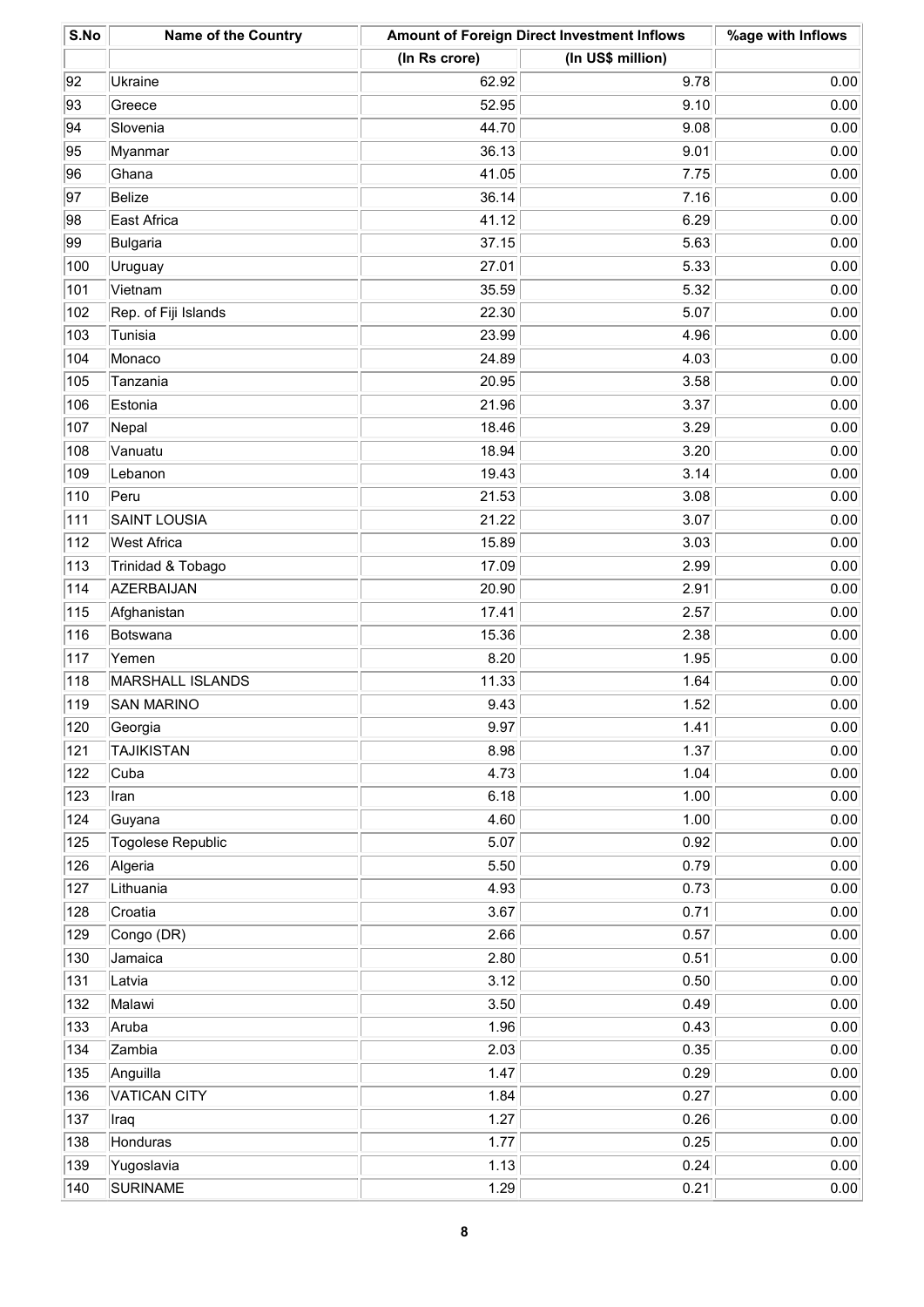| S.No | <b>Name of the Country</b>           | <b>Amount of Foreign Direct Investment Inflows</b> |                   | %age with Inflows |
|------|--------------------------------------|----------------------------------------------------|-------------------|-------------------|
|      |                                      | (In Rs crore)                                      | (In US\$ million) |                   |
| 141  | MAURITANIA                           | 1.19                                               | 0.16              | 0.00              |
| 142  | Serbia                               | 0.97                                               | 0.14              | 0.00              |
| 143  | Palestine                            | 1.00                                               | 0.14              | 0.00              |
| 144  | St Kitts and Nevis                   | 0.98                                               | 0.13              | 0.00              |
| 145  | St. Lucia                            | 0.62                                               | 0.10              | 0.00              |
| 146  | Bangladesh                           | 0.48                                               | 0.08              | 0.00              |
| 147  | Zimbabwe                             | 0.55                                               | 0.07              | 0.00              |
| 148  | Angola                               | 0.50                                               | 0.07              | 0.00              |
| 149  | Swaziland                            | 0.49                                               | 0.07              | 0.00              |
| 150  | Libya                                | 0.28                                               | 0.07              | 0.00              |
| 151  | Mongolia                             | 0.27                                               | 0.06              | 0.00              |
| 152  | Sudan                                | 0.24                                               | 0.05              | 0.00              |
| 153  | Costa Rica                           | 0.29                                               | 0.05              | 0.00              |
| 154  | <b>Ivory Coast</b>                   | 0.30                                               | 0.05              | 0.00              |
| 155  | Fiji Island                          | 0.29                                               | 0.04              | 0.00              |
| 156  | Cook Island                          | 0.31                                               | 0.04              | 0.00              |
| 157  | Moldova                              | 0.25                                               | 0.03              | 0.00              |
| 158  | Cape Verde                           | 0.10                                               | 0.01              | 0.00              |
| 159  | Niue Island                          | 0.08                                               | 0.01              | 0.00              |
| 160  | Muscat                               | 0.06                                               | 0.01              | 0.00              |
| 161  | Turks and Caicos Islands             | 0.05                                               | 0.01              | 0.00              |
| 162  | Venezuela                            | 0.03                                               | 0.01              | 0.00              |
| 163  | Djibouti                             | 0.02                                               | 0.00              | 0.00              |
| 164  | Kyrgyzstan                           | 0.01                                               | 0.00              | 0.00              |
| 165  | Cameroon                             | 0.01                                               | 0.00              | 0.00              |
| 166  | <b>TURKMENISTAN</b>                  | 0.02                                               | 0.00              | 0.00              |
| 167  | Bolivia                              | 0.01                                               | 0.00              | 0.00              |
| 168  | Armenia                              | 0.02                                               | 0.00              | 0.00              |
| 169  | Syria                                | 0.01                                               | 0.00              | 0.00              |
| 170  | <b>ECUADOR</b>                       | 0.01                                               | 0.00              | 0.00              |
| 171  | Paraguay                             | 0.00                                               | 0.00              | 0.00              |
| 172  | SENEGAL                              | 0.00                                               | 0.00              | 0.00              |
| 173  | Rwanda                               | 0.00                                               | 0.00              | 0.00              |
| 174  | Mali Republic                        | 0.00                                               | 0.00              | 0.00              |
| 175  | Niger                                | 0.00                                               | 0.00              | 0.00              |
| 176  | <b>Country Details Awaited</b>       | 30,982.94                                          | 6,980.20          | 1.24              |
| 177  | NRI ***                              | 20,383.66                                          | 4,684.25          | 0.84              |
| 178  | FII's                                | 0.25                                               | 0.06              | 0.00              |
|      | <b>Sub Total</b>                     | 3,404,409.16                                       | 560,786.58        |                   |
|      | <b>RBI's-NRI Schemes (2000-2002)</b> | 533.06                                             | 121.33            |                   |
|      | <b>GRAND TOTAL</b>                   | 3,404,942.22                                       | 560,907.91        |                   |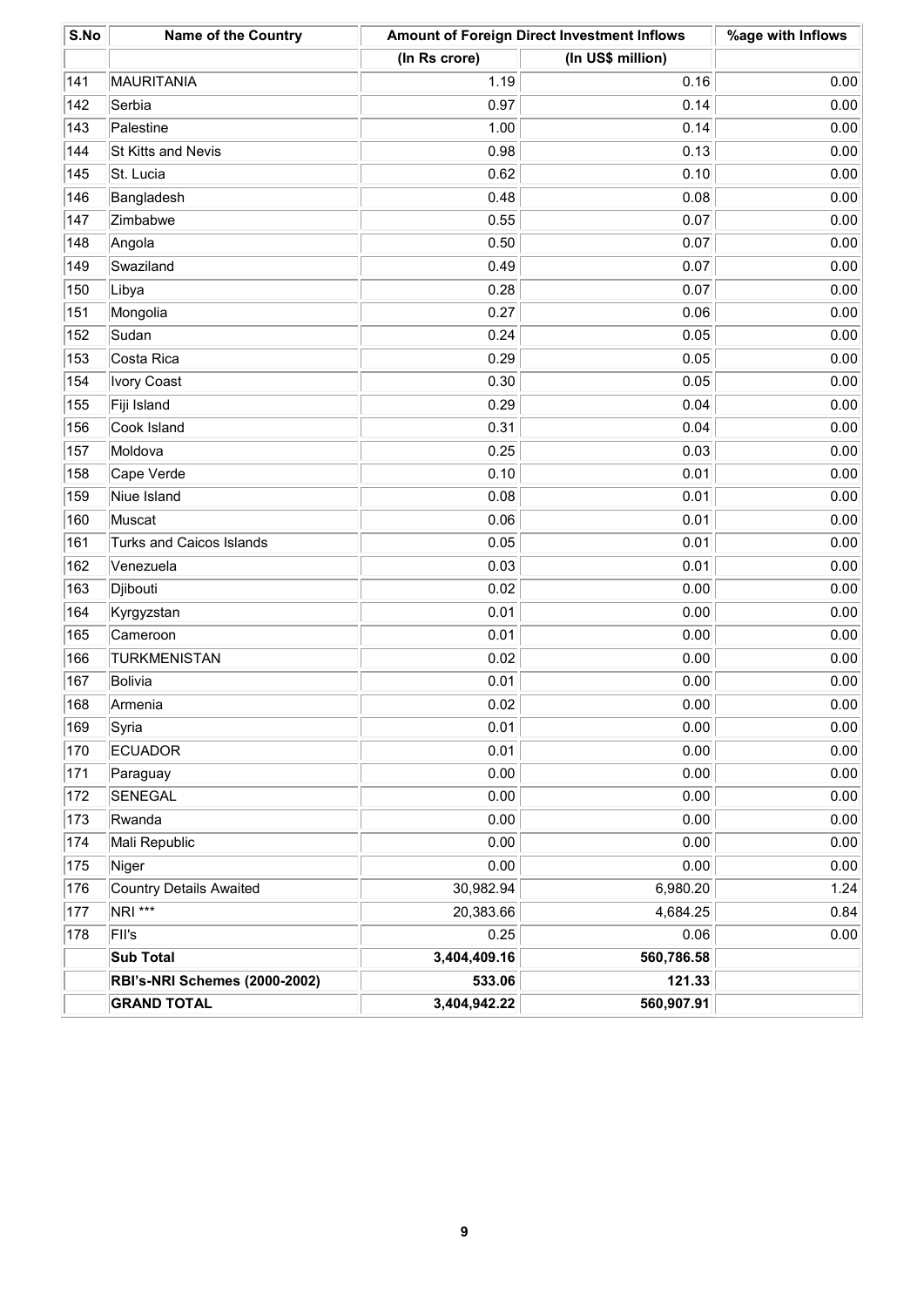# STATEMENT ON SECTOR-WISE FDI EQUITY INFLOWS FROM APRIL 2000 TO SEPTEMBER 2021

| S.No      | <b>Sector</b>                                                                                                                 | <b>Amount of FDI Inflows</b> |                        | %age of<br><b>Total Inflows</b> |
|-----------|-------------------------------------------------------------------------------------------------------------------------------|------------------------------|------------------------|---------------------------------|
|           |                                                                                                                               | (In Rs<br>crore)             | $(In US$)$<br>million) |                                 |
| $\vert$ 1 | SERVICES SECTOR (Fin., Banking, Insurance, Non<br>Fin/Business, Outsourcing, R&D, Courier, Tech. Testing and Analysis, Other) | 532,600.13                   | 90,214.97              | 16.09                           |
| 2         | COMPUTER SOFTWARE & HARDWARE                                                                                                  | 522,931.51                   | 78,179.78              | 13.94                           |
| 3         | <b>TELECOMMUNICATIONS</b>                                                                                                     | 224,867.03                   | 38,038.71              | 6.78                            |
| 4         | <b>TRADING</b>                                                                                                                | 210,484.81                   | 32,254.85              | 5.75                            |
| 5         | <b>AUTOMOBILE INDUSTRY</b>                                                                                                    | 192,070.51                   | 30,783.51              | 5.49                            |
| 6         | CONSTRUCTION DEVELOPMENT: Townships, housing, built-up<br>infrastructure and construction-development projects                | 127,601.82                   | 26,154.88              | 4.66                            |
| 7         | CONSTRUCTION (INFRASTRUCTURE) ACTIVITIES                                                                                      | 175,705.90                   | 25,947.63              | 4.63                            |
| 8         | CHEMICALS (OTHER THAN FERTILIZERS)                                                                                            | 107,954.73                   | 18,905.40              | 3.37                            |
| 9         | <b>DRUGS &amp; PHARMACEUTICALS</b>                                                                                            | 102,972.33                   | 18,549.74              | 3.31                            |
| 10        | METALLURGICAL INDUSTRIES                                                                                                      | 94,135.83                    | 16,043.22              | 2.86                            |
| 11        | <b>HOTEL &amp; TOURISM</b>                                                                                                    | 97,264.44                    | 16,027.83              | 2.86                            |
| 12        | POWER                                                                                                                         | 88,948.77                    | 15,830.87              | 2.82                            |
| 13        | NON-CONVENTIONAL ENERGY                                                                                                       | 70,678.51                    | 11,050.17              | 1.97                            |
| 14        | <b>FOOD PROCESSING INDUSTRIES</b>                                                                                             | 67,793.01                    | 10,784.78              | 1.92                            |
| 15        | <b>ELECTRICAL EQUIPMENTS</b>                                                                                                  | 64,133.22                    | 10,418.88              | 1.86                            |
| 16        | INFORMATION & BROADCASTING (INCLUDING PRINT MEDIA)                                                                            | 58,361.72                    | 9,612.61               | 1.71                            |
| 17        | PETROLEUM & NATURAL GAS                                                                                                       | 42,000.84                    | 7,969.82               | 1.42                            |
| 18        | <b>HOSPITAL &amp; DIAGNOSTIC CENTRES</b>                                                                                      | 47,280.48                    | 7,557.23               | 1.35                            |
| 19        | CONSULTANCY SERVICES                                                                                                          | 42,727.23                    | 6,925.78               | 1.24                            |
| 20        | <b>EDUCATION</b>                                                                                                              | 46,503.18                    | 6,742.94               | 1.20                            |
| 21        | <b>INDUSTRIAL MACHINERY</b>                                                                                                   | 36,309.69                    | 6,123.11               | 1.09                            |
| 22        | <b>CEMENT AND GYPSUM PRODUCTS</b>                                                                                             | 30,360.77                    | 5,421.30               | 0.97                            |
| 23        | <b>SEA TRANSPORT</b>                                                                                                          | 30,414.11                    | 4,907.73               | 0.88                            |
| 24        | <b>FERMENTATION INDUSTRIES</b>                                                                                                | 23,686.25                    | 3,864.59               | 0.69                            |
| 25        | MISCELLANEOUS MECHANICAL & ENGINEERING INDUSTRIES                                                                             | 20,661.44                    | 3,857.96               | 0.69                            |
| 26        | TEXTILES (INCLUDING DYED, PRINTED)                                                                                            | 23,254.40                    | 3,840.89               | 0.68                            |
| 27        | <b>RETAIL TRADING</b>                                                                                                         | 25,892.51                    | 3,696.27               | 0.66                            |
| 28        | <b>RUBBER GOODS</b>                                                                                                           | 20,403.61                    | 3,339.53               | 0.60                            |
| 29        | <b>ELECTRONICS</b>                                                                                                            | 19,124.94                    | 3,186.67               | 0.57                            |
| 30        | AIR TRANSPORT (INCLUDING AIR FREIGHT)                                                                                         | 20,619.46                    | 3,145.88               | 0.56                            |
| 31        | <b>MINING</b>                                                                                                                 | 17,630.08                    | 3,002.03               | 0.54                            |
| 32        | PRIME MOVER (OTHER THAN ELECTRICAL GENERATORS)                                                                                | 15,369.35                    | 2,528.59               | 0.45                            |
| 33        | <b>AGRICULTURE SERVICES</b>                                                                                                   | 12,677.27                    | 2,330.61               | 0.42                            |
| 34        | MEDICAL AND SURGICAL APPLIANCES                                                                                               | 14,526.41                    | 2,329.07               | 0.42                            |
| 35        | SOAPS, COSMETICS & TOILET PREPARATIONS                                                                                        | 13,911.35                    | 2,201.36               | 0.39                            |
| 36        | PRINTING OF BOOKS (INCLUDING LITHO PRINTING INDUSTRY)                                                                         | 13,732.06                    | 2,070.60               | 0.37                            |
| 37        | PORTS                                                                                                                         | 6,730.91                     | 1,637.30               | 0.29                            |
| 38        | PAPER AND PULP (INCLUDING PAPER PRODUCTS)                                                                                     | 9,042.06                     | 1,606.55               | 0.29                            |
| 39        | GLASS                                                                                                                         | 8,231.71                     | 1,280.46               | 0.23                            |
| 40        | RAILWAY RELATED COMPONENTS                                                                                                    | 7,507.27                     | 1,227.63               | 0.22                            |
| 41        | DIAMOND, GOLD ORNAMENTS                                                                                                       | 6,999.78                     | 1,197.69               | 0.21                            |
| 42        | VEGETABLE OILS AND VANASPATI                                                                                                  | 6,185.53                     | 1,029.64               | 0.18                            |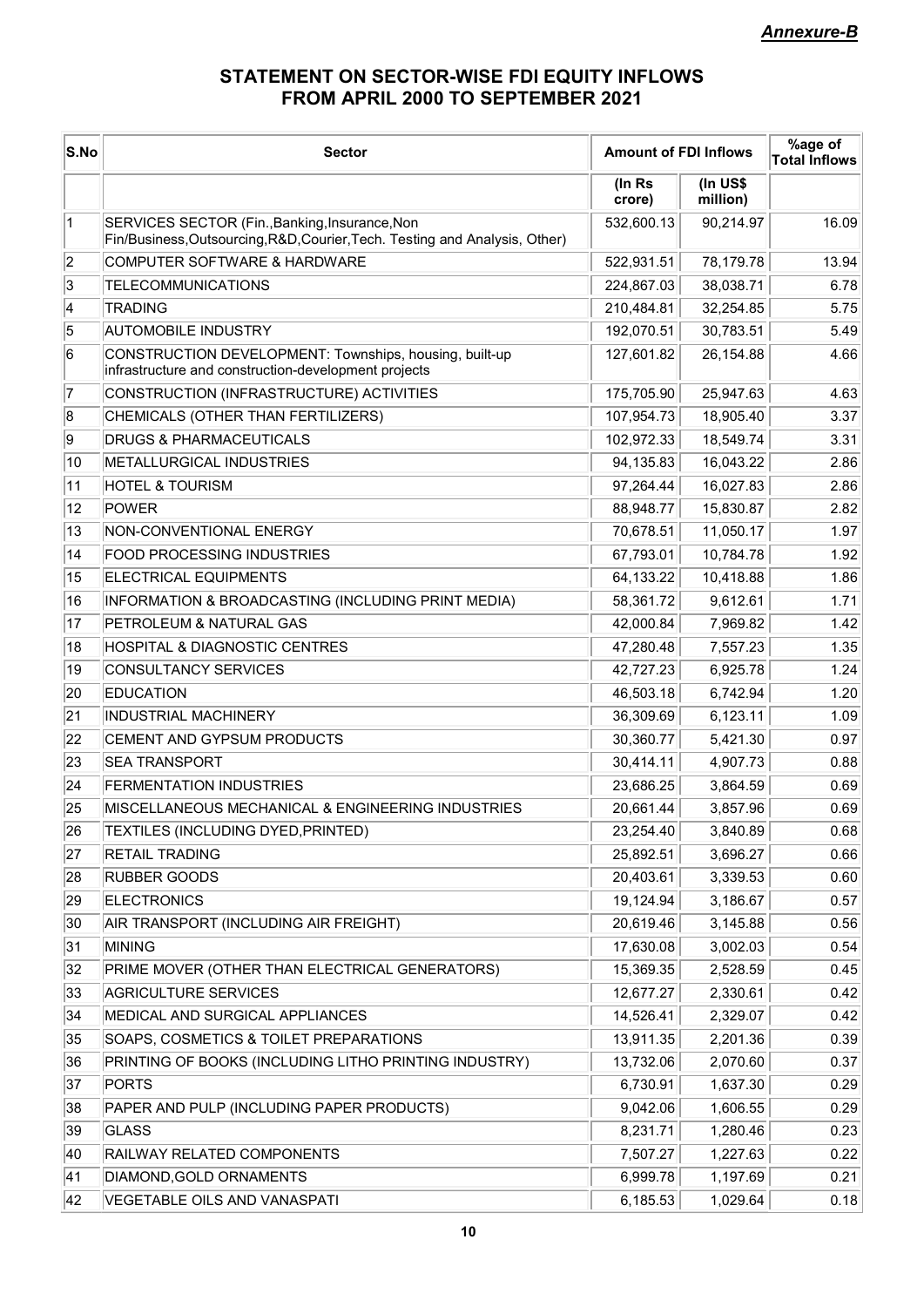| S.No | <b>Sector</b>                                                | <b>Amount of FDI Inflows</b> |                         | %age of<br><b>Total Inflows</b> |
|------|--------------------------------------------------------------|------------------------------|-------------------------|---------------------------------|
|      |                                                              | (In Rs<br>crore)             | $($ In US\$<br>million) |                                 |
| 43   | <b>MACHINE TOOLS</b>                                         | 5,665.97                     | 1,027.77                | 0.18                            |
| 44   | <b>CERAMICS</b>                                              | 4,631.12                     | 892.43                  | 0.16                            |
| 45   | <b>AGRICULTURAL MACHINERY</b>                                | 4,414.53                     | 733.38                  | 0.13                            |
| 46   | <b>FERTILIZERS</b>                                           | 4,085.68                     | 711.61                  | 0.13                            |
| 47   | EARTH-MOVING MACHINERY                                       | 3,045.72                     | 515.94                  | 0.09                            |
| 48   | COMMERCIAL, OFFICE & HOUSEHOLD EQUIPMENTS                    | 2,524.23                     | 452.68                  | 0.08                            |
| 49   | <b>SCIENTIFIC INSTRUMENTS</b>                                | 1,810.23                     | 296.65                  | 0.05                            |
| 50   | <b>BOILERS AND STEAM GENERATING PLANTS</b>                   | 1,630.81                     | 264.27                  | 0.05                            |
| 51   | <b>SUGAR</b>                                                 | 1,465.47                     | 238.90                  | 0.04                            |
| 52   | LEATHER, LEATHER GOODS AND PICKERS                           | 1,254.81                     | 218.69                  | 0.04                            |
| 53   | <b>TIMBER PRODUCTS</b>                                       | 1,207.95                     | 200.45                  | 0.04                            |
| 54   | TEA AND COFFEE (PROCESSING & WAREHOUSING COFFEE &<br>RUBBER) | 861.15                       | 161.35                  | 0.03                            |
| 55   | <b>GLUE AND GELATIN</b>                                      | 984.28                       | 152.94                  | 0.03                            |
| 56   | <b>DYE-STUFFS</b>                                            | 598.65                       | 100.55                  | 0.02                            |
| 57   | <b>INDUSTRIAL INSTRUMENTS</b>                                | 458.75                       | 89.11                   | 0.02                            |
| 58   | PHOTOGRAPHIC RAW FILM AND PAPER                              | 273.76                       | 67.29                   | 0.01                            |
| 59   | <b>COAL PRODUCTION</b>                                       | 119.19                       | 27.73                   | 0.00                            |
| 60   | <b>DEFENCE INDUSTRIES</b>                                    | 77.72                        | 12.34                   | 0.00                            |
| 61   | MATHEMATICAL, SURVEYING AND DRAWING INSTRUMENTS              | 39.80                        | 7.98                    | 0.00                            |
| 62   | <b>COIR</b>                                                  | 22.05                        | 4.07                    | 0.00                            |
| 63   | <b>IMISCELLANEOUS INDUSTRIES</b>                             | 68,950.34                    | 12,791.37               | 2.28                            |
|      | <b>Sub Total</b>                                             | 3,404,409.16                 | 560,786.58              |                                 |
|      | <b>RBI's-NRI Schemes (2000-2002)</b>                         | 533.06                       | 121.33                  |                                 |
|      | <b>GRAND TOTAL</b>                                           | 3,404,942.22                 | 560,907.91              |                                 |